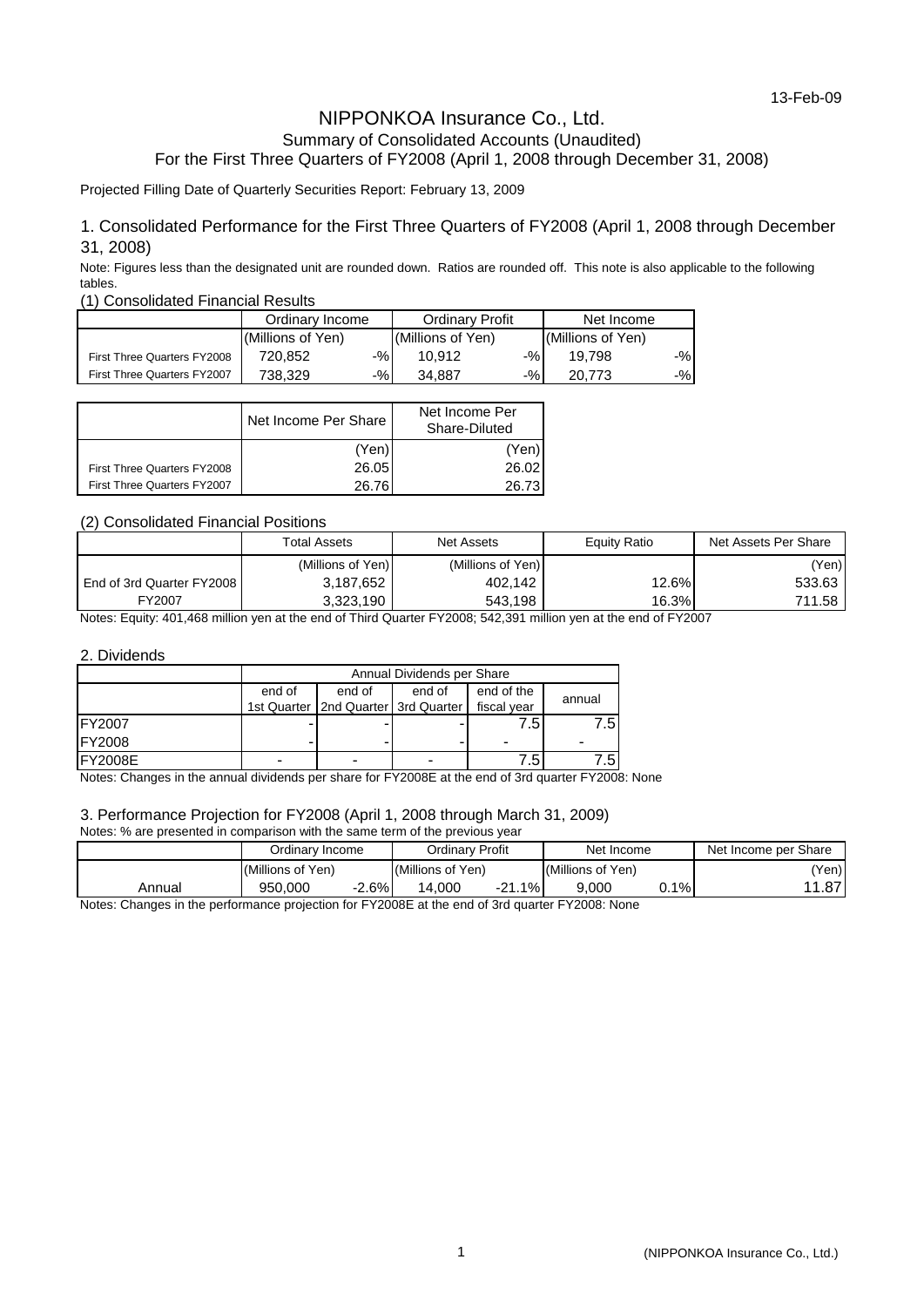## 4. Miscellaneous

(1) Changes in the significant subsidiaries during this period (changes in specified subsidiaries resulting in alteration in consolidation scope): None

(2) Applications of simplified accounting and characteristic accounting for quarterly consolidated financial summary: None

(3) Changes in accounting principles and procedures and changes in presentation methods for quarterly consolidated financial summary:

Changes due to the revision of accounting standards: Applicable

Changes due to other factors: None

(4) Number of outstanding shares (common stock):

Number of shares outstanding at the end of period (including treasury stock):

Third Quarter FY2008: 816,743,118 shares; FY2007: 816,743,118 shares

Number of treasury stock at the end of period:

Third Quarter FY2008: 64,414,503 shares; FY2007: 54,517,315 shares

Average number of shares during this period:

Third Quarter FY2008: 759,759,181 shares; Third Quarter FY2007: 776,190,737 shares

### Cautionary Statement

Estimates, projections, targets and other statements contained in this material that are not historical facts are forward-looking statements about the future performance and plans of NIPPONKOA Insurance Co., Ltd. (the "Company"). Such forward-looking statements are based on the Company's assumptions and beliefs in light of the information currently available to it. Therefore, these statements do not guarantee future performance, but involve risks and uncertainties. The Company cautions you that a number of important factors could cause actual results to differ materially from those contained in the forward-looking statements. Such factors include, but are not limited to, (1) general economic conditions in the Company's market, mainly Japan, (2) business conditions in the insurance industry, especially, increased competition, (3) fluctuation of exchange rates, and (4) the regulatory environment.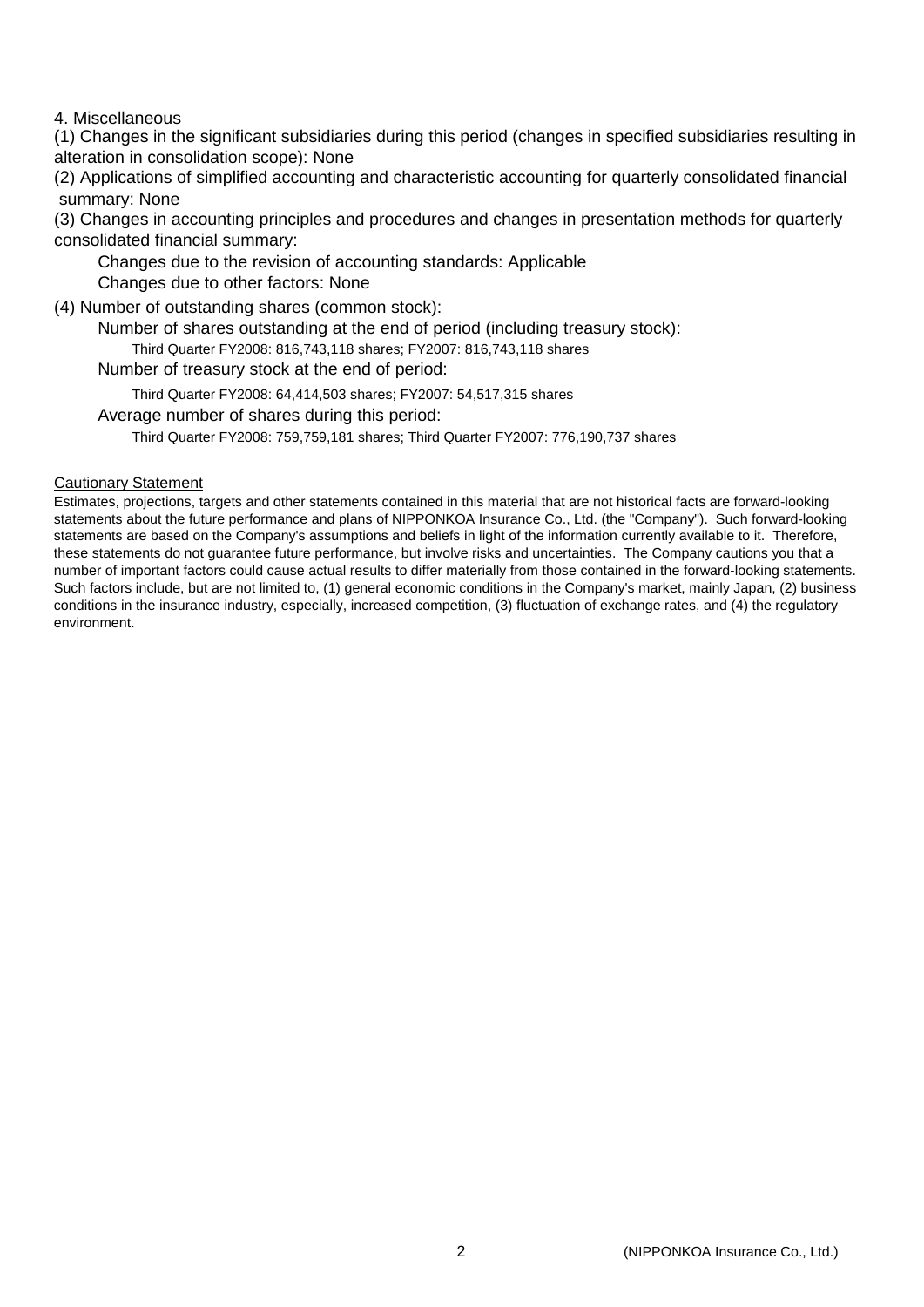# Consolidated Interim Balance Sheet (Summary)

|                                                      |                           | (Millions of Yen)                                |
|------------------------------------------------------|---------------------------|--------------------------------------------------|
|                                                      | End of 3rd Quarter FY2008 | Previous Fiscal Year<br>Summarized Balance Sheet |
|                                                      | (As of December 31, 2008) | (As of March 31, 2008)                           |
|                                                      | Amount                    | Amount                                           |
| Assets                                               |                           |                                                  |
| Cash and deposits                                    | 91,024                    | 104,768                                          |
| Call Ioans                                           | 31,208                    | 46,000                                           |
| Receivables under resale agreement                   | 48,980                    | 5,997                                            |
| Receivables under securities borrowing transactions  | 40,912                    |                                                  |
| Monetary receivables bought                          | 17,356                    | 23,983                                           |
| Money in trust                                       | 80,075                    | 82,662                                           |
| Investments in securities                            | 2,254,859                 | 2,536,140                                        |
| Loans                                                | 243,482                   | 225,514                                          |
| Tangible fixed assets                                | 127,500                   | 130,377                                          |
| Intangible fixed assets                              | 1,265                     | 1,270                                            |
| Other assets                                         | 176,228                   | 167,567                                          |
| Deferred tax assets                                  | 76,692                    | 1,203                                            |
| Reserve for doubtful accounts                        | $-1,933$                  | $-2,295$                                         |
| <b>Total assets</b>                                  | 3,187,652                 | 3,323,190                                        |
| Liabilities                                          |                           |                                                  |
| Underwriting fund                                    | 2,587,540                 | 2,642,404                                        |
| Reserve for outstanding claims                       | 290,380)                  | 292,584)                                         |
| Underwriting reserves                                | $2,297,160$ )             | 2,349,819)                                       |
| <b>Other liabilities</b>                             | 168,359                   | 71,482                                           |
| Reserve for retirement benefits                      | 22,608                    | 36,411                                           |
| Reserve for bonuses                                  | 1,589                     | 6,209                                            |
| Reserve for bonuses to directors                     |                           | 8                                                |
| Reserve under special law                            | 5,149                     | 21,062                                           |
| Reserve for price fluctuations                       | $5,149$ )                 | 21,062)                                          |
| Deferred tax liabilities                             | 41                        | 1,972                                            |
| Negative goodwill                                    | 219                       | 439                                              |
| <b>Total liabilities</b>                             | 2,785,510                 | 2,779,992                                        |
| Net Assets                                           |                           |                                                  |
| Shareholders' equity                                 |                           |                                                  |
| Share capital                                        | 91,249                    | 91,249                                           |
| Capital surplus                                      | 46,702                    | 46,702                                           |
| Retained earnings                                    | 179,873                   | 165,741                                          |
| Treasury stock                                       | $-58,196$                 | $-51,592$                                        |
| Total shareholders' equity                           | 259,628                   | 252,099                                          |
| Valuation and translation adjustments                |                           |                                                  |
| Net unrealized gain on available-for-sale securities | 140,855                   | 289,992                                          |
| Deferred gains from hedging transactions             | 4,494                     | 1,790                                            |
| Foreign currency translation adjustments             | $-3,510$                  | $-1,492$                                         |
| Total valuation and translation adjustments          | 141,839                   | 290,291                                          |
| Subscription rights to shares                        | 294                       | 408                                              |
| Minority interest                                    | 379                       | 398                                              |
| Total net assets                                     | 402,142                   | 543,198                                          |
| Total liabilities and net assets                     | 3,187,652                 | 3,323,190                                        |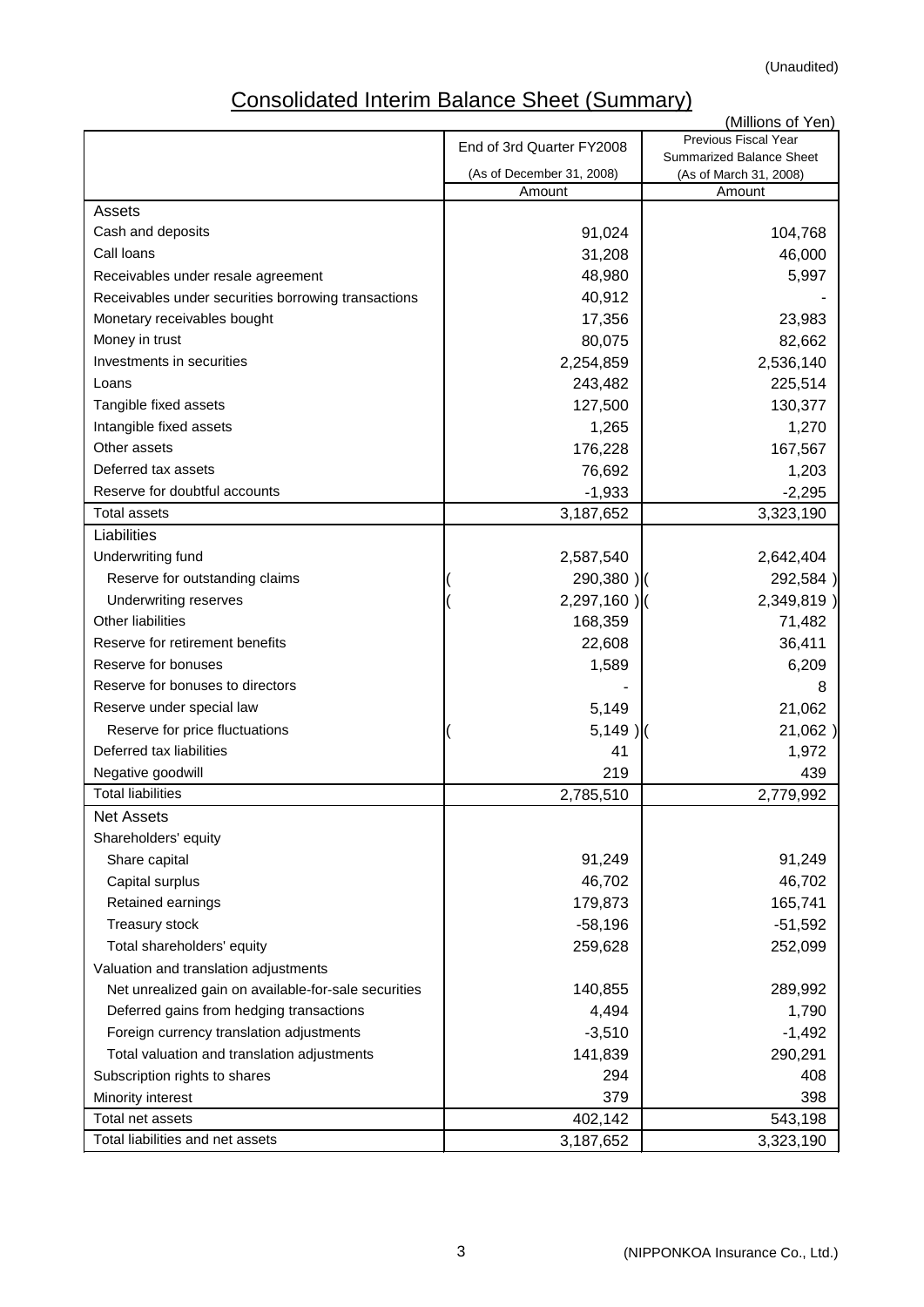# Consolidated Income Statement (Summary)

| (Millions of Yen)                                 |  |                                |             |                                          |  |  |  |  |
|---------------------------------------------------|--|--------------------------------|-------------|------------------------------------------|--|--|--|--|
|                                                   |  | <b>First Three Quarters of</b> | (Reference) |                                          |  |  |  |  |
|                                                   |  | FY2008                         |             | <b>First Three Quarters of</b><br>FY2007 |  |  |  |  |
|                                                   |  | From Apr. 1, 2008              |             | From Apr. 1, 2007                        |  |  |  |  |
|                                                   |  | To Dec. 31, 2008               |             | To Dec. 31, 2007                         |  |  |  |  |
|                                                   |  | Amount                         |             | Amount                                   |  |  |  |  |
| Ordinary income                                   |  | 720,852                        |             | 738,329                                  |  |  |  |  |
| Underwriting income                               |  | 670,437                        |             | 686,221                                  |  |  |  |  |
| Net premiums written                              |  | 506,273                        |             | 530,612                                  |  |  |  |  |
| Deposit premiums from policyholders               |  | 43,230                         |             | 53,613                                   |  |  |  |  |
| Investment income on deposit premiums             |  | 19,186                         |             | 19,589                                   |  |  |  |  |
| Life insurance premiums                           |  | 47,372                         |             | 47,312                                   |  |  |  |  |
| Reversal of reserve for outstanding claims        |  | 1,765                          |             | 5,264                                    |  |  |  |  |
| Reversal of underwriting reserves                 |  | 51,677                         |             | 29,486                                   |  |  |  |  |
| Investment income                                 |  | 48,928                         |             | 51,329                                   |  |  |  |  |
| Interest and dividends                            |  | 47,872                         |             | 47,974                                   |  |  |  |  |
| Gain on money in trust                            |  | 690                            |             | 1,436                                    |  |  |  |  |
| Gain on sale of securities                        |  | 19,276                         |             | 19,717                                   |  |  |  |  |
| Transfer of investment income on deposit premiums |  | $-19,186$                      |             | $-19,589$                                |  |  |  |  |
| Other ordinary income                             |  | 1,486                          |             | 778                                      |  |  |  |  |
| Ordinary expenses                                 |  | 709,940                        |             | 703,441                                  |  |  |  |  |
| Underwriting expenses                             |  | 564,039                        |             | 584,897                                  |  |  |  |  |
| Net losses paid                                   |  | 303,888                        |             | 314,233                                  |  |  |  |  |
| Loss adjustment expenses                          |  | 26,601                         |             | 27,435                                   |  |  |  |  |
| Net commissions and brokerage expenses            |  | 88,777                         |             | 93,968                                   |  |  |  |  |
| Maturity refunds to policyholders                 |  | 134,430                        |             | 140,694                                  |  |  |  |  |
| (Life insurance claims                            |  | 8,173                          |             | 8,191                                    |  |  |  |  |
| Investment expenses                               |  | 39,158                         |             | 9,810                                    |  |  |  |  |
| (Loss on money in trust                           |  | 3,879                          |             | 1,773                                    |  |  |  |  |
| Loss on sale of securities                        |  | 7,203                          |             | 3,576                                    |  |  |  |  |
| Revaluation loss on securities                    |  | 21,514                         |             | 3,959                                    |  |  |  |  |
| Operating and administrative expenses             |  | 105,942                        |             | 108,068                                  |  |  |  |  |
| Other ordinary expenses                           |  | 799                            |             | 664                                      |  |  |  |  |
| Interest expense                                  |  | 164                            |             | 31                                       |  |  |  |  |
| Ordinary profit                                   |  | 10,912                         |             | 34,887                                   |  |  |  |  |
| Special income                                    |  | 16,095                         |             | $\overline{170}$                         |  |  |  |  |
| ( Reversal of reserve under special law           |  | 15,912)                        |             |                                          |  |  |  |  |
| (( Reserve for price fluctuations                 |  | $15,912)$ ((                   |             |                                          |  |  |  |  |
| (Others                                           |  | 183)                           |             |                                          |  |  |  |  |
| Special loss                                      |  | 323                            |             | 2,857                                    |  |  |  |  |
| Income before income taxes                        |  | 26,684                         |             | 32,201                                   |  |  |  |  |
| Income taxes                                      |  | 3,572                          |             | 10,005                                   |  |  |  |  |
| Tax adjustment                                    |  | 3,284                          |             | 1,382                                    |  |  |  |  |
| Minority interests                                |  | 28                             |             | 40                                       |  |  |  |  |
| Net income                                        |  | 19,798                         |             | 20,773                                   |  |  |  |  |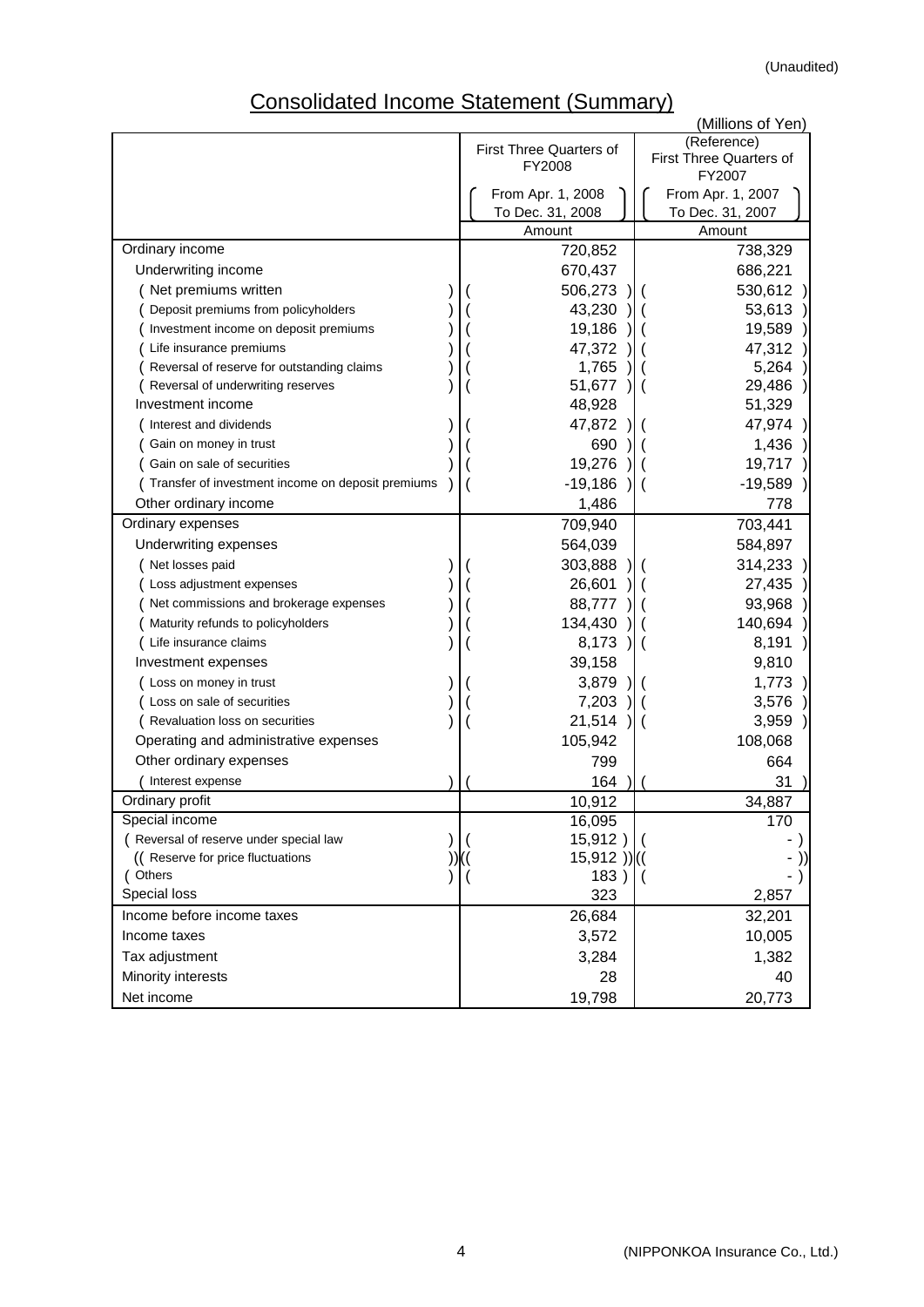|                      |         |                                |            |                                |                      | (Millions of Yen) |  |
|----------------------|---------|--------------------------------|------------|--------------------------------|----------------------|-------------------|--|
|                      |         | First Three Quarters of FY2007 |            | First Three Quarters of FY2008 |                      |                   |  |
|                      |         | From April 1, 2007             |            |                                | From April 1, 2008   |                   |  |
|                      |         | To December 31, 2007           |            |                                | To December 31, 2008 |                   |  |
|                      | Amount  | Proportion                     | % Increase | Amount                         | Proportion           | % Increase        |  |
|                      |         | %                              | $\%$       |                                | $\%$                 | %                 |  |
| Fire & allied lines  | 92,938  | 16.6                           | $-6.6$     | 92,215                         | 17.2                 | $-0.8$            |  |
| Marine               | 18,098  | 3.2                            | 4.5        | 16,357                         | 3.1                  | $-9.6$            |  |
| Personal accident    | 43,875  | 7.8                            | $-5.0$     | 41,227                         | 7.7                  | $-6.0$            |  |
| Voluntary automobile | 255,558 | 45.6                           | $-1.2$     | 252,202                        | 47.1                 | $-1.3$            |  |
| CALI                 | 80,799  | 14.4                           | 1.4        | 64,289                         | 12.0                 | $-20.4$           |  |
| Other                | 69,256  | 12.4                           | 2.7        | 69.052                         | 12.9                 | $-0.3$            |  |
| Total                | 560,526 | 100.0                          | $-1.5$     | 535,345                        | 100.0                | $-4.5$            |  |

# Direct Premiums Written by Line, Excluding Deposit Premiums of Savings-type Policies (Consolidated)

Net Premiums Written by Line (Consolidated)

(Millions of Yen)

|                      |         | First Three Quarters of FY2007 |            | First Three Quarters of FY2008 |                      |            |  |
|----------------------|---------|--------------------------------|------------|--------------------------------|----------------------|------------|--|
|                      |         | From April 1, 2007             |            | From April 1, 2008             |                      |            |  |
|                      |         | To December 31, 2007           |            |                                | To December 31, 2008 |            |  |
|                      | Amount  | Proportion                     | % Increase | Amount                         | Proportion           | % Increase |  |
|                      |         | %                              | %          |                                | %                    | %          |  |
| Fire & allied lines  | 71,537  | 13.5                           | $-8.7$     | 70,798                         | 14.0                 | $-1.0$     |  |
| Marine               | 15,878  | 3.0 <sub>2</sub>               | 4.4        | 14.497                         | 2.9                  | $-8.7$     |  |
| Personal accident    | 44,423  | 8.4                            | $-4.7$     | 41,519                         | 8.2                  | $-6.5$     |  |
| Voluntary automobile | 255,448 | 48.1                           | $-1.3$     | 251,804                        | 49.7                 | $-1.4$     |  |
| CALI                 | 77,649  | 14.6                           | $-0.9$     | 63,229                         | 12.5                 | $-18.6$    |  |
| Other                | 65,674  | 12.4                           | 3.9        | 64,422                         | 12.7                 | $-1.9$     |  |
| Total                | 530.612 | 100.0                          | $-1.8$     | 506.273                        | 100.0                | $-4.6$     |  |

## Net Losses Paid (Consolidated)

|                      |         |                                |               |                                |                      | (Millions of Yen) |  |
|----------------------|---------|--------------------------------|---------------|--------------------------------|----------------------|-------------------|--|
|                      |         | First Three Quarters of FY2007 |               | First Three Quarters of FY2008 |                      |                   |  |
|                      |         | From April 1, 2007             |               |                                | From April 1, 2008   |                   |  |
|                      |         | To December 31, 2007           |               |                                | To December 31, 2008 |                   |  |
|                      | Amount  | Proportion                     | % Increase    | Amount                         | Proportion           | % Increase        |  |
|                      |         | %                              | $\frac{0}{0}$ |                                | $\%$                 | $\%$              |  |
| Fire & allied lines  | 34,152  | 10.9                           | $-21.2$       | 29,623                         | 9.7                  | $-13.3$           |  |
| Marine               | 6,342   | 2.0                            | 3.7           | 5,265                          | 1.7                  | $-17.0$           |  |
| Personal accident    | 22,860  | 7.3                            | 5.4           | 24.490                         | 8.1                  | 7.1               |  |
| Voluntary automobile | 156,750 | 49.8                           | 1.8           | 152,676                        | 50.2                 | $-2.6$            |  |
| CALI                 | 56,721  | 18.1                           | $-3.2$        | 56,112                         | 18.5                 | $-1.1$            |  |
| Other                | 37,406  | 11.9                           | $-0.6$        | 35,721                         | 11.8                 | $-4.5$            |  |
| Total                | 314.233 | 100.0                          | $-2.2$        | 303,888                        | 100.0                | $-3.3$            |  |

Notes:

1.Figures in the above tables are before offsetting of internal transactions among segments. 2.In order to make comparison with First Three Quarters of FY2008 convenient, figures for First Three Quarters of FY2007 are calculated with the same method as for First Three Quarters of FY2008.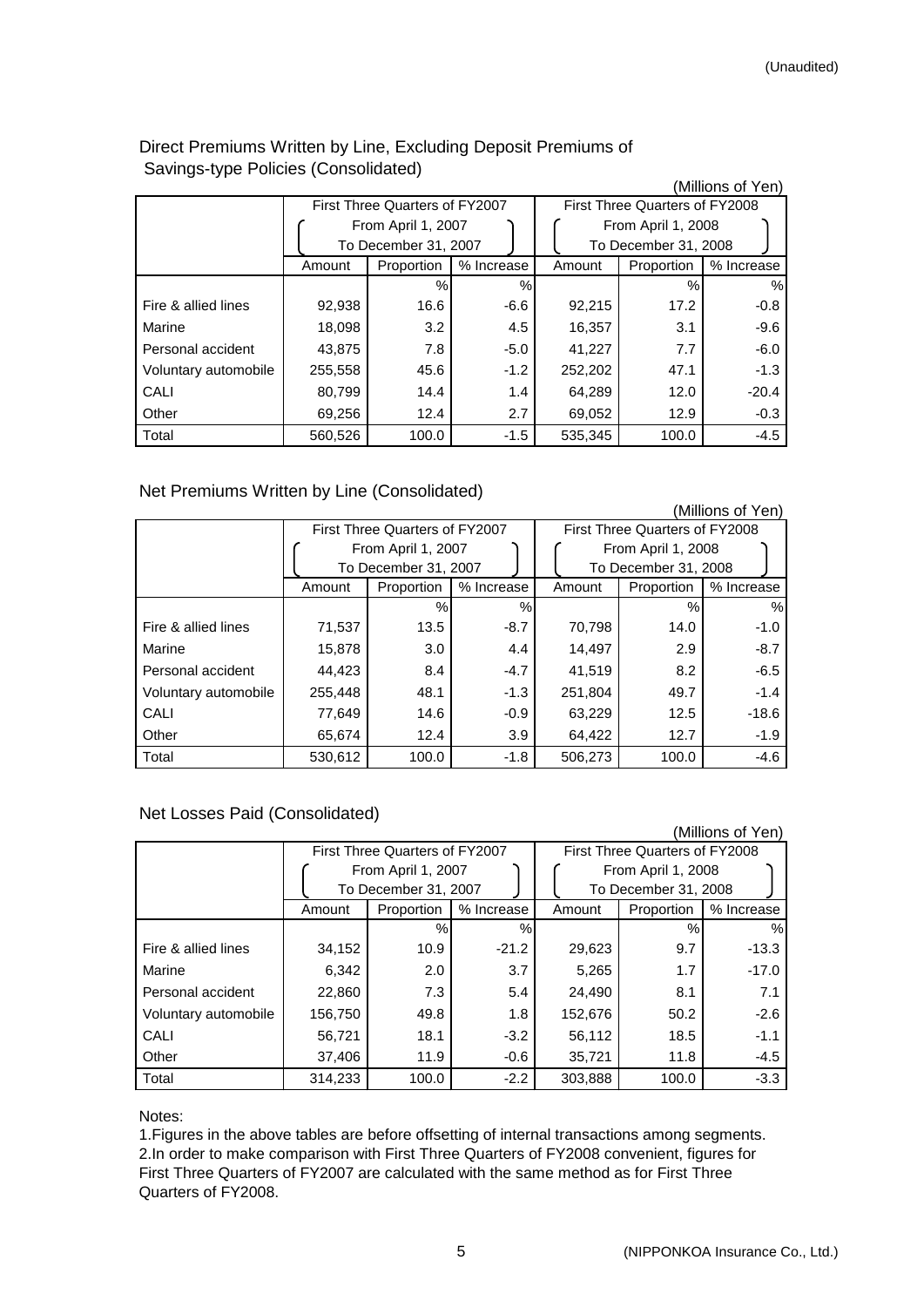# Securities (Consolidated)

# 1. Bonds classified as held-to-maturity securities whose fair value is readily determinable

|                               |                           |                   | (Millions of Yen) |  |  |  |
|-------------------------------|---------------------------|-------------------|-------------------|--|--|--|
|                               | End of 3rd Quarter FY2008 |                   |                   |  |  |  |
|                               | (As of December 31, 2008) |                   |                   |  |  |  |
|                               | Cost                      | <b>Fair Value</b> | <b>Difference</b> |  |  |  |
| Public and<br>corporate bonds | 220,356                   | 238,848           | 18,491            |  |  |  |
| Foreign securities            |                           |                   |                   |  |  |  |
| <b>T</b> otal                 | 220,356                   | 238,848           | 18,491            |  |  |  |

2. Bonds classified as securities held for underwriting-reserve whose fair value is readily determinable

| (Millions of Yen)             |                           |                           |                   |  |  |  |  |
|-------------------------------|---------------------------|---------------------------|-------------------|--|--|--|--|
|                               | End of 3rd Quarter FY2008 |                           |                   |  |  |  |  |
|                               |                           | (As of December 31, 2008) |                   |  |  |  |  |
|                               | Cost                      | <b>Fair Value</b>         | <b>Difference</b> |  |  |  |  |
| Public and<br>corporate bonds | 4,534                     | 4,835                     | 301               |  |  |  |  |
| Foreign securities            |                           |                           |                   |  |  |  |  |
| Total                         | 4,534                     | 4,835                     | 301               |  |  |  |  |

(Millions of Yen) 3. Securities classified as available-for-sale securities whose fair value is readily determinable

|                               |                           |                           | (Millions of Yen) |  |  |  |  |
|-------------------------------|---------------------------|---------------------------|-------------------|--|--|--|--|
|                               | End of 3rd Quarter FY2008 |                           |                   |  |  |  |  |
|                               |                           | (As of December 31, 2008) |                   |  |  |  |  |
|                               | Cost                      | <b>Fair Value</b>         | <b>Difference</b> |  |  |  |  |
| Public and<br>corporate bonds | 1,003,370                 | 1,027,241                 | 23,870            |  |  |  |  |
| Domestic equities             | 352,633                   | 575,599                   | 222,966           |  |  |  |  |
| Foreign securities            | 331,193                   | 302,664                   | $-28,529$         |  |  |  |  |
| <b>Others</b>                 | 16,272                    | 15,945                    | -326              |  |  |  |  |
| Total                         | 1,703,470                 | 1,921,451                 | 217,981           |  |  |  |  |

Notes:

1. With respect to securities classified as available-for-sale securities whose fair value is readily determinable, the figures for cost are after write-down due to impairment. As to write-down of securities with fair-value due to impairment, the Company recognizes revaluation loss on all the securities whose fair value has declined by 30% or more of book value.

2. "Others" in the above table includes beneficiary right of loan receivables, which is classified as monetary receivables bought in the balance sheet.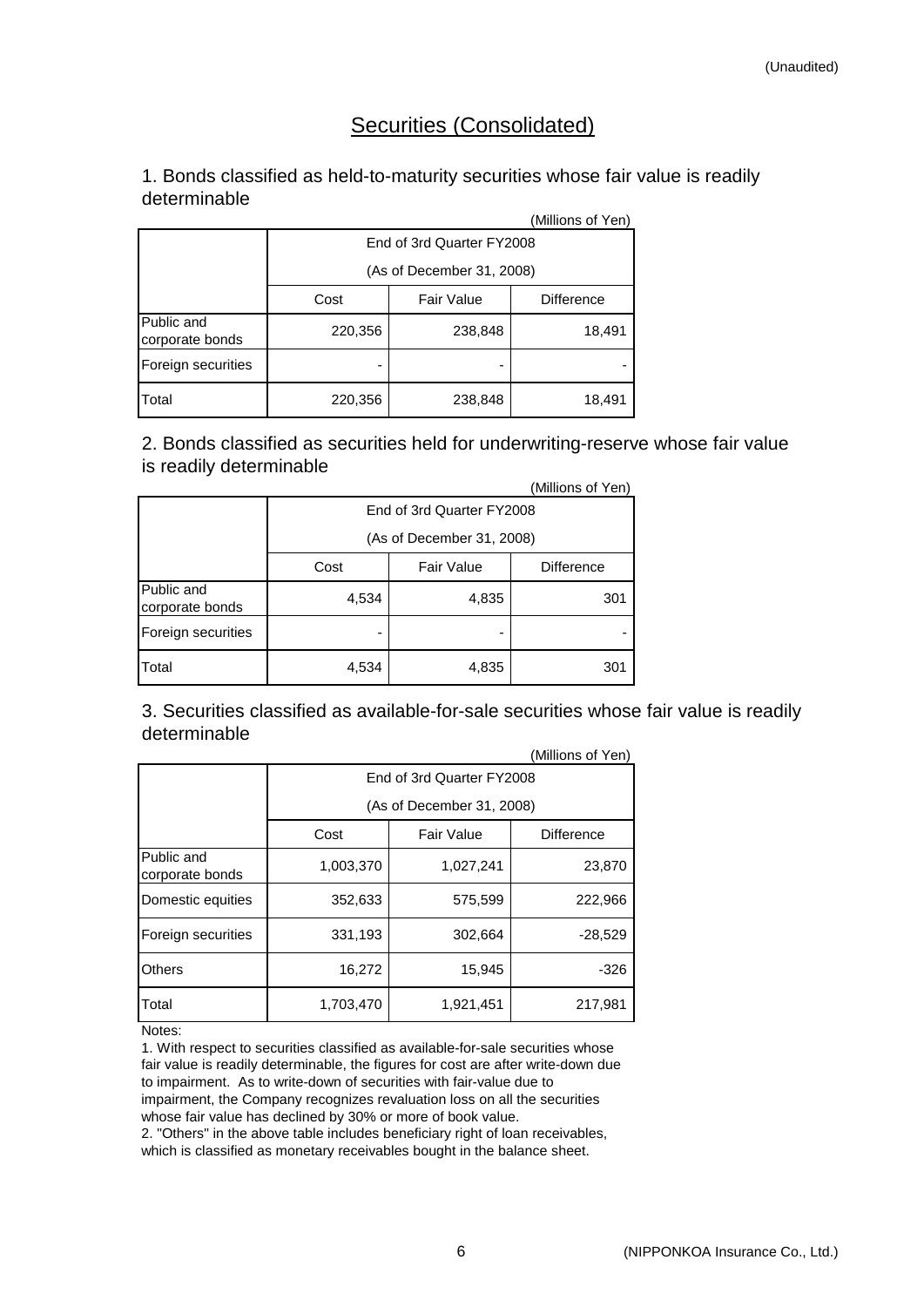# Money in Trust (Consolidated)

# 1. Money in trust classified as held-to-maturity: None

# 2. Money in trust classified as trading or available-for-sale

|                | (Millions of Yen)         |                   |                   |  |  |  |  |  |  |
|----------------|---------------------------|-------------------|-------------------|--|--|--|--|--|--|
|                | End of 3rd Quarter FY2008 |                   |                   |  |  |  |  |  |  |
|                | (As of December 31, 2008) |                   |                   |  |  |  |  |  |  |
|                | Cost                      | <b>Fair Value</b> | <b>Difference</b> |  |  |  |  |  |  |
| Money in Trust | 37,000<br>36,926<br>-73   |                   |                   |  |  |  |  |  |  |

Note: Besides those in the above table, there are money in trusts accounted at cost on the balance sheet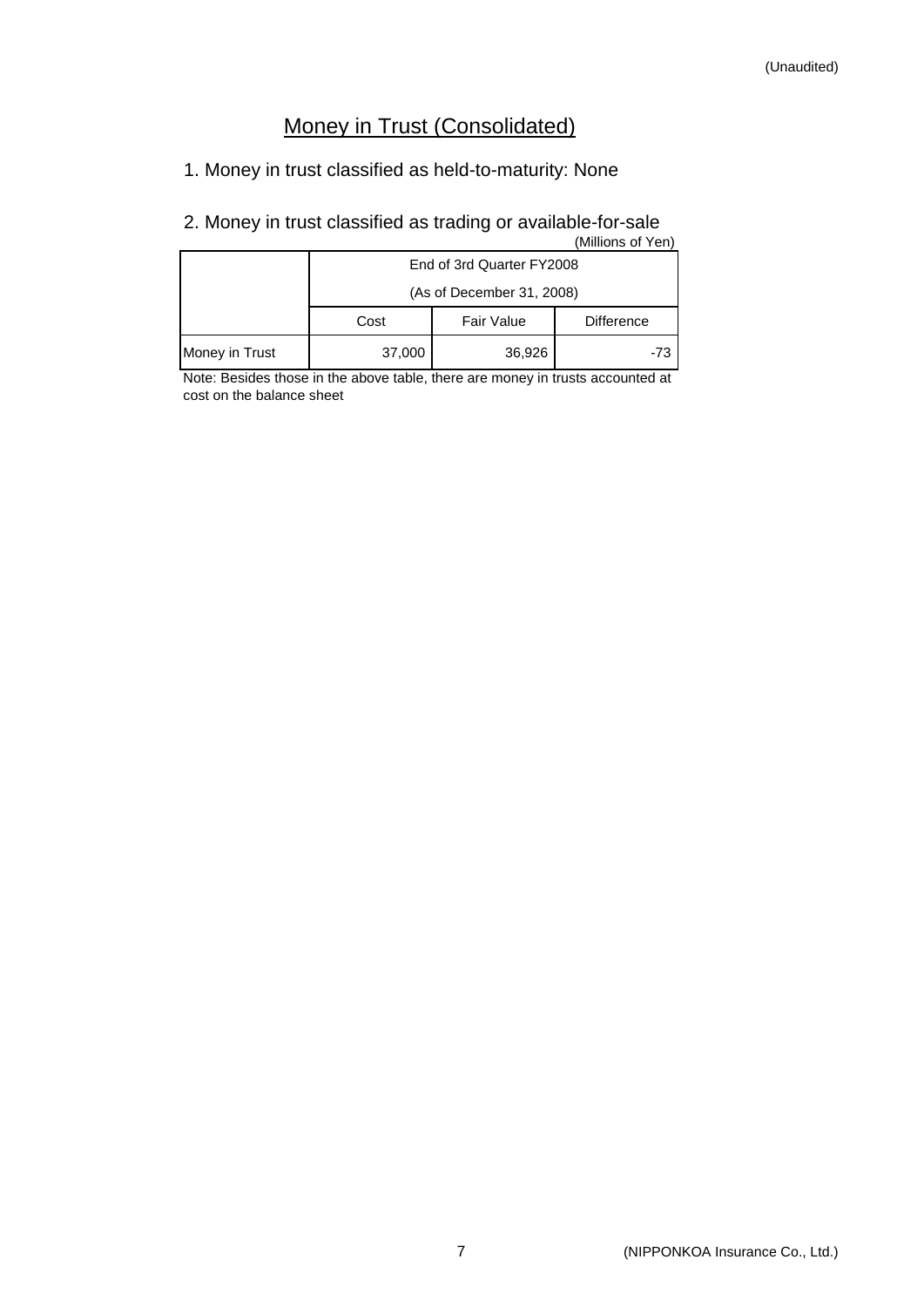# Derivatives (Consolidated)

|               |                          |                            |                           | (Millions of Yen)           |
|---------------|--------------------------|----------------------------|---------------------------|-----------------------------|
|               |                          |                            | End of 3rd Quarter FY2008 |                             |
|               | Transaction              |                            | (As of December 31, 2008) |                             |
|               |                          | Contracted amount,<br>etc. | Fair value                | Net unrealized<br>gain/loss |
| Currency      | Forward foreign exchange |                            |                           |                             |
|               | Short positions          | 2,518                      | 2,548                     | $-29$                       |
| Interest rate | Swap                     | 15,000                     | 139                       | 139                         |
| <b>Others</b> | Credit derivatives       |                            |                           |                             |
|               | Short positions          | 7,000                      | $-264$                    | $-264$                      |
|               | Long positions           | 3,186                      | 923                       | 923                         |
|               | Subtotal                 |                            |                           | 659                         |
|               | Total                    |                            |                           | 769                         |

Notes:Figures in the above table do not include derivative transactions which qualify for hedge accounting.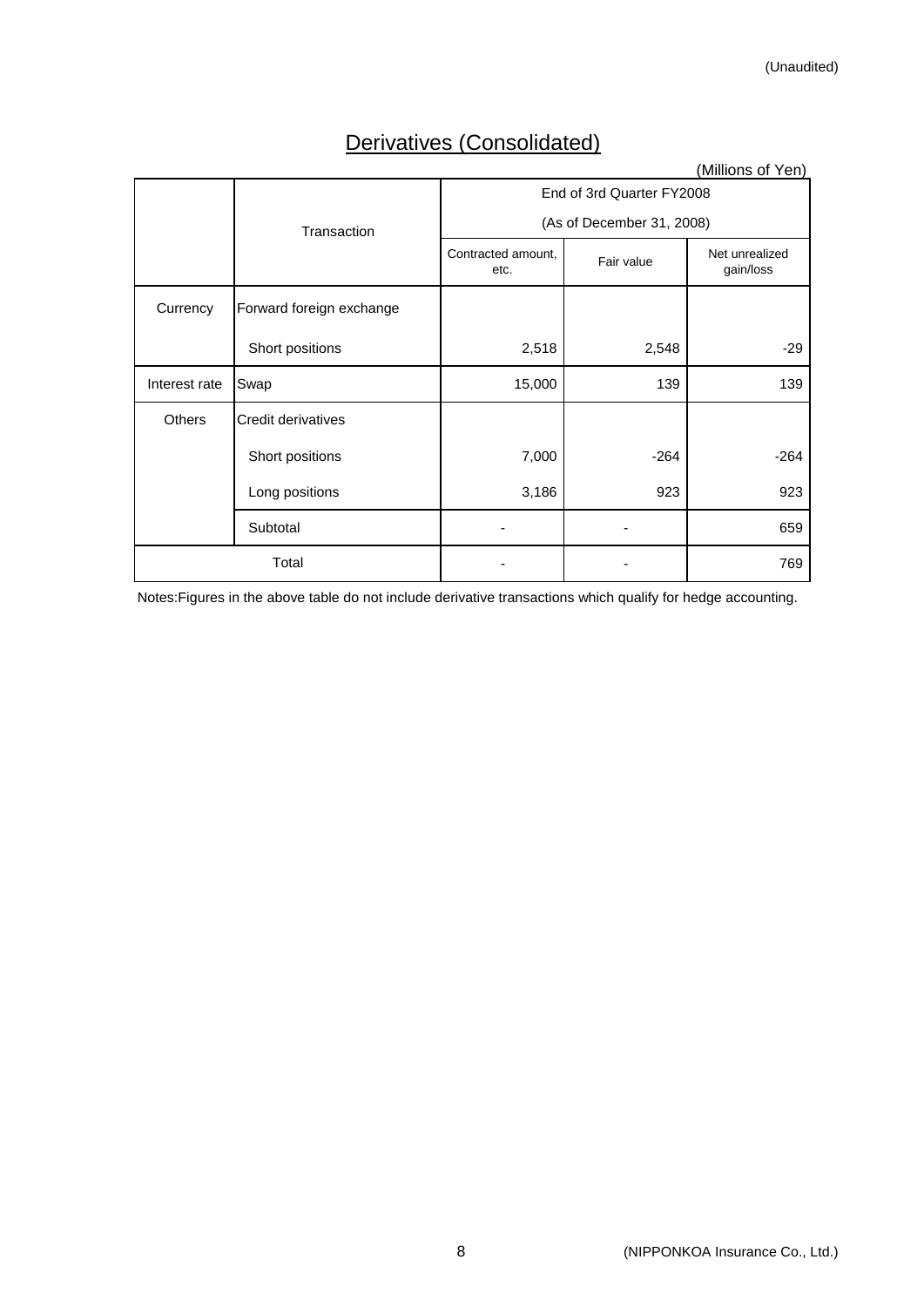(Unaudited)

# Nonconsolidated Income Statement (Summary)

|                                       |                                            |                    |                                                           |                           | (Millions of Yen)         |
|---------------------------------------|--------------------------------------------|--------------------|-----------------------------------------------------------|---------------------------|---------------------------|
|                                       |                                            | FY2007             | First Three Quarters of First Three Quarters of<br>FY2008 | Change                    |                           |
|                                       |                                            | From Apr. 1, 2007) | From Apr. 1, 2008                                         |                           |                           |
|                                       |                                            | To Dec. 31, 2007   | To Dec. 31, 2008                                          |                           |                           |
|                                       |                                            | Amount             | Amount                                                    | Amount Increase           | %Increase                 |
|                                       |                                            |                    |                                                           |                           | %                         |
|                                       | Underwriting income                        | 663,575            | 648,490                                                   | $-15,085$                 | $-2.3$                    |
|                                       | (Net premiums written                      | 522,998            | 497,880<br>$\overline{\phantom{a}}$                       | $-25,118$                 | $-4.8$ )                  |
|                                       | Deposit premiums from policyholders        | 53,613             | 43,230                                                    | $-10,382$                 | $-19.4)$                  |
|                                       | Reversal of reserve for outstanding        | $4,924$ )          | 2,261<br>$\lambda$                                        | $-2,662$ )                | $-54.1)$                  |
|                                       | Reversal of underwriting reserves          | $62,442$ )         | 85,922)                                                   | 23,480)                   | 37.6)                     |
|                                       | Underwriting expenses                      | 567,573            | 546,063                                                   | $-21,509$                 | $-3.8$                    |
|                                       | (Net losses paid                           | 309,924            | 299,607                                                   | $-10,316$                 | $-3.3)$                   |
|                                       | Loss adjustment expenses                   | 26,880             | 25,997<br>) I (                                           | $-882$                    | $-3.3)$                   |
| Section of Ordinary Profit and Loss   | Net commissions and brokerage<br>expenses  | 89,869             | 84,249<br>$\mathcal{L}$                                   | $-5,620$                  | $-6.3$ )<br>$\mathcal{L}$ |
|                                       | Maturity refunds to policyholders          | 140,694            | 134,430                                                   | $-6,264$                  | $-4.5$ )                  |
|                                       | Investment income                          | 46,007             | 41,834                                                    | $-4,173$                  | $-9.1$                    |
|                                       | Interest and dividends                     | 43,244             | 42,326<br>) I (                                           | $-917$                    | $-2.1)$                   |
|                                       | Gain on sale of securities                 | 19,599             | 18,236<br>$\mathbf{I}$                                    | $-1,363$<br>$\mathcal{L}$ | $-7.0$ )                  |
|                                       | Investment expenses                        | 11,429             | 41,171                                                    | 29,741                    | 260.2                     |
|                                       | Loss on sale of securities                 | 3,576              | 7,197                                                     | 3,621                     | 101.3)                    |
|                                       | Revaluation loss on securities             | 3,944              | 21,474                                                    | 17,529                    | $444.4$ )                 |
|                                       | Loss for derivative financial instruments  | 210                | 4,420                                                     | 4,209                     | $1,996.9$ )               |
|                                       | Provision of investment loss reserves      | 1,634              | 2,063                                                     | 429                       | 26.3                      |
|                                       | Operating and administrative<br>expenses   | 96,637             | 93,837                                                    | $-2,799$                  | $-2.9$                    |
|                                       | Net Other ordinary income                  | 458                | 1,171                                                     | 713                       | 155.8                     |
|                                       | <b>Ordinary Profit</b>                     | 34,401             | 10,424                                                    | $-23,977$                 | $-69.7$                   |
| Section of Special<br>Profit and Loss | Special income                             | 170                | 16,152                                                    | 15,981                    | 9,347.8                   |
|                                       | Reversal of reserve for price fluctuations |                    | $15,969$ )                                                | $15,969$ )                |                           |
|                                       | Special loss                               | 2,783              | 309                                                       | $-2,474$                  | $-88.9$                   |
|                                       | <b>Special Profit</b>                      | $-2,612$           | 15,843                                                    | 18,456                    |                           |
|                                       | Income before income taxes                 | 31,788             | 26,267                                                    | $-5,521$                  | $-17.4$                   |
| Income taxes                          |                                            | 9,702              | 2,617                                                     | $-7,085$                  | $-73.0$                   |
|                                       | Tax adjustment                             | 2,054              | 4,136                                                     | 2,082                     | 101.4                     |
| Net Income                            |                                            | 20,031             | 19,512                                                    | $-519$                    | $-2.6$                    |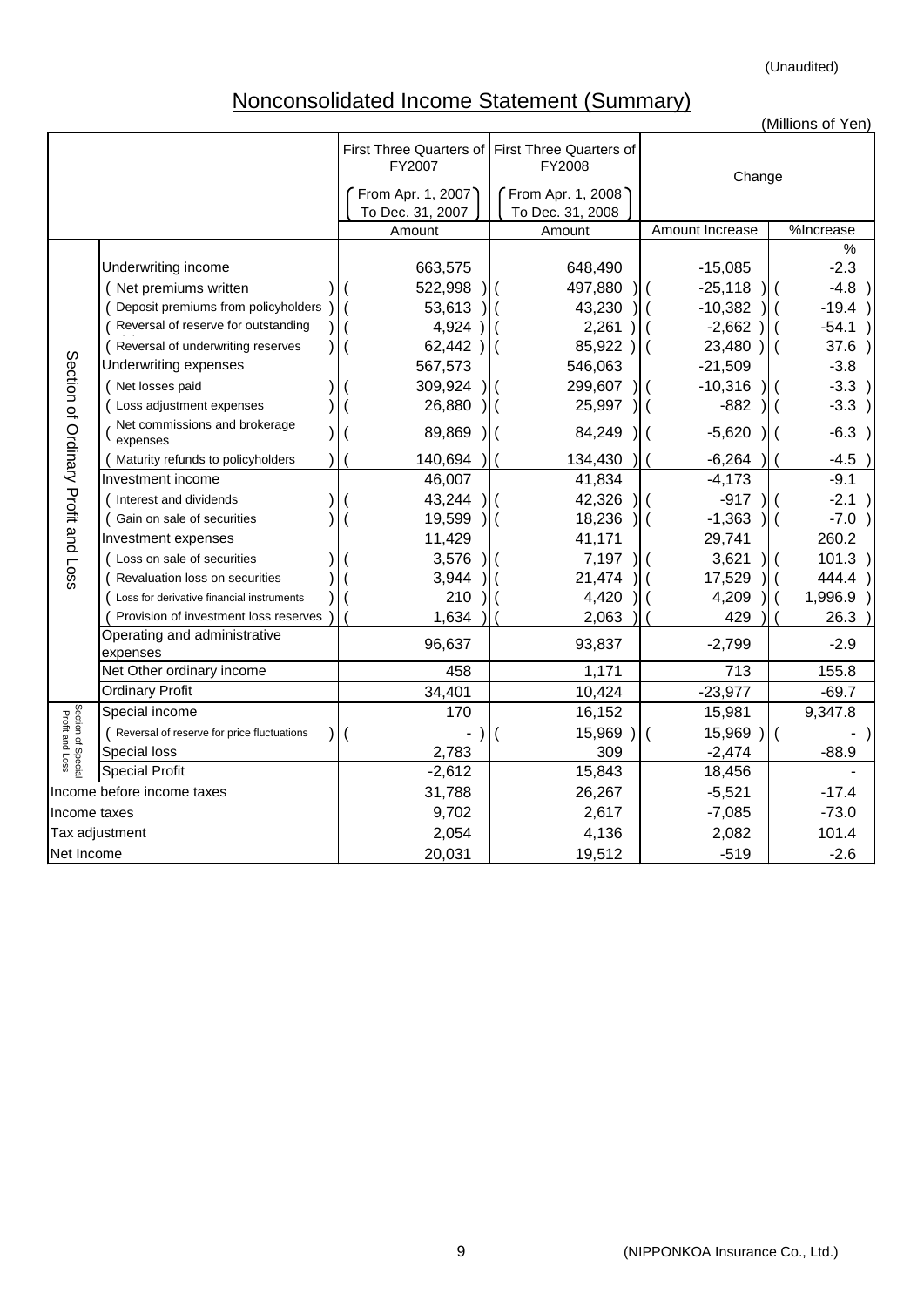# Direct Premiums Written by Line, Excluding Deposit Premiums of Savings-type Policies (Nonconsolidated)

|                      |         |                                |            |         |                                | (Millions of Yen) |  |
|----------------------|---------|--------------------------------|------------|---------|--------------------------------|-------------------|--|
|                      |         | First Three Quarters of FY2007 |            |         | First Three Quarters of FY2008 |                   |  |
|                      |         | From April 1, 2007             |            |         | From April 1, 2008             |                   |  |
|                      |         | To December 31, 2007           |            |         | To December 31, 2008           |                   |  |
|                      | Amount  | Proportion                     | % Increase | Amount  | Proportion                     | % Increase        |  |
|                      |         | %                              | $\%$       |         | %                              | $\%$              |  |
| Fire & allied lines  | 91,393  | 16.6                           | $-6.8$     | 90,761  | 17.3                           | $-0.7$            |  |
| Marine               | 15,374  | 2.8                            | 0.7        | 14,084  | 2.7                            | $-8.4$            |  |
| Personal accident    | 43,778  | 8.0                            | $-5.0$     | 41,131  | 7.8                            | $-6.0$            |  |
| Voluntary automobile | 249,927 | 45.4                           | $-1.3$     | 245,722 | 46.9                           | $-1.7$            |  |
| CALI                 | 80,799  | 14.7                           | 1.4        | 64,289  | 12.3                           | $-20.4$           |  |
| Other                | 68.474  | 12.5                           | 2.5        | 68,297  | 13.0                           | $-0.3$            |  |
| Total                | 549,748 | 100.0                          | $-1.7$     | 524,286 | 100.0                          | $-4.6$            |  |

## Net Premiums Written by Line (Nonconsolidated)

|                      |         |                                |            |         |                                | (Millions of Yen) |
|----------------------|---------|--------------------------------|------------|---------|--------------------------------|-------------------|
|                      |         | First Three Quarters of FY2007 |            |         | First Three Quarters of FY2008 |                   |
|                      |         | From April 1, 2007             |            |         | From April 1, 2008             |                   |
|                      |         | To December 31, 2007           |            |         | To December 31, 2008           |                   |
|                      | Amount  | Proportion                     | % Increase | Amount  | Proportion                     | % Increase        |
|                      |         | $\frac{0}{0}$                  | %          |         | %                              | %                 |
| Fire & allied lines  | 71,389  | 13.6                           | $-8.4$     | 70,555  | 14.2                           | $-1.2$            |
| Marine               | 14,421  | 2.8                            | 2.4        | 13,221  | 2.7                            | $-8.3$            |
| Personal accident    | 44,365  | 8.5                            | $-4.7$     | 41,457  | 8.3                            | $-6.6$            |
| Voluntary automobile | 249,884 | 47.8                           | $-1.4$     | 245,392 | 49.2                           | $-1.8$            |
| CALI                 | 77,498  | 14.8                           | $-1.0$     | 63,104  | 12.7                           | $-18.6$           |
| Other                | 65,439  | 12.5                           | 3.8        | 64,148  | 12.9                           | $-2.0$            |
| Total                | 522,998 | 100.0                          | $-1.9$     | 497,880 | 100.0                          | $-4.8$            |

# Net Losses Paid (Nonconsolidated)

|                      |                                                                              |          |            |         |                                                                              | (Millions of Yen) |
|----------------------|------------------------------------------------------------------------------|----------|------------|---------|------------------------------------------------------------------------------|-------------------|
|                      | First Three Quarters of FY2007<br>From April 1, 2007<br>To December 31, 2007 |          |            |         | First Three Quarters of FY2008<br>From April 1, 2008<br>To December 31, 2008 |                   |
|                      | Amount                                                                       | % Change | Loss Ratio | Amount  | % Change                                                                     | Loss Ratio        |
|                      |                                                                              | $\%$     | %          |         | $\frac{0}{0}$                                                                | $\%$              |
| Fire & allied lines  | 34,003                                                                       | $-21.7$  | 51.5       | 29,681  | $-12.7$                                                                      | 45.6              |
| Marine               | 5,832                                                                        | 6.8      | 41.6       | 4,886   | $-16.2$                                                                      | 38.1              |
| Personal accident    | 22,822                                                                       | 5.3      | 56.1       | 24,462  | 7.2                                                                          | 64.4              |
| Voluntary automobile | 153,419                                                                      | 1.6      | 67.3       | 149,027 | $-2.9$                                                                       | 66.5              |
| CALI                 | 56,600                                                                       | $-3.2$   | 77.2       | 55,984  | $-1.1$                                                                       | 93.7              |
| Other                | 37,245                                                                       | 1.9      | 62.9       | 35,564  | $-4.5$                                                                       | 61.4              |
| Total                | 309,924                                                                      | $-2.1$   | 64.4       | 299,607 | $-3.3$                                                                       | 65.4              |
| 1.1.1.1              |                                                                              |          |            |         |                                                                              |                   |

Notes:

1.Denominator of loss ratio is net losses paid plus loss adjustment expenses.

2.In order to make comparison with First Three Quarters of FY2008 convenient, figures for First Three Quarters of FY2007 are calculated with the same method as for First Three Quarters of FY2008.